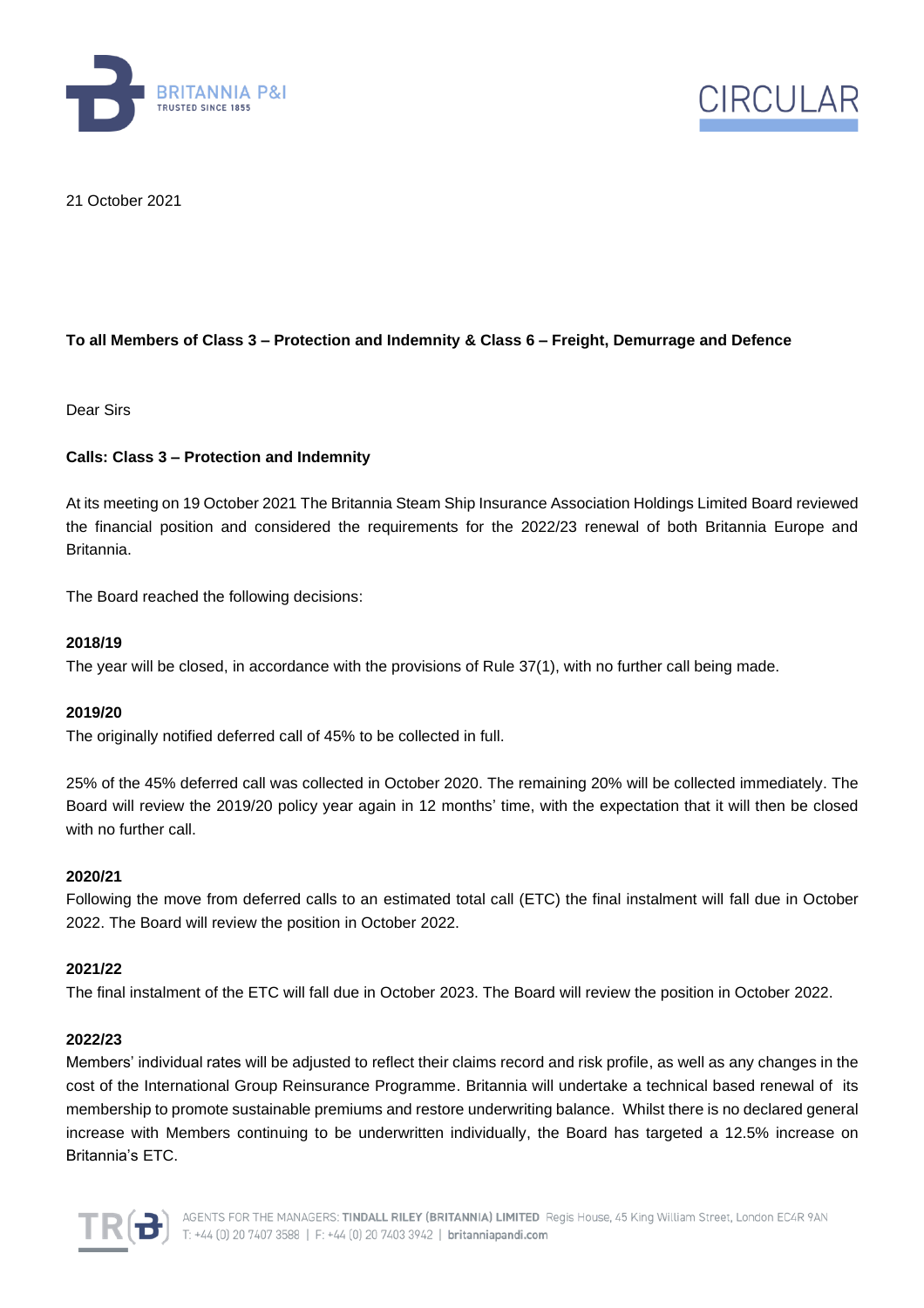



# **Deductibles**

The Board agreed that minimum deductibles will be increased to the following levels.

- Crew USD 6,000
- Cargo USD 18,500
- All Others USD 12,500

or the USD equivalent at 19 October 2021 if premium is levied in another currency.

Members will have the option to vary their deductibles in return for an appropriate rate adjustment.

# **Release calls**

The Board set the following release calls percentages:

- 2019/20 NIL
- 2020/21 5%
- 2021/22 7.5%
- 2022/23 15%

These percentages will be reviewed further in 12 months' time.

# **Class 6 – Freight, Demurrage and Defence**

At renewal 2018/19 the initial cost absorbed by Britannia of USD5,000 per claim was increased to USD7,500. In addition, at renewal 2019/20 Members' one-third contribution to all costs in excess of USD7,500 was limited to a maximum of USD150,000 per claim.

The 2021/22 rate increase was the first increase since 2013/14. An additional adjustment to premium rate for 2022/23 is required to address the continuing underwriting deficit.

In addition, the Board reached the following call decisions.

# **2017/18**

No further call will be made, and the year will be closed in accordance with the provisions of Rule 37(1).

There are no recommendations at this stage in respect of the remaining open policy years. The Board will review the position in October 2022.